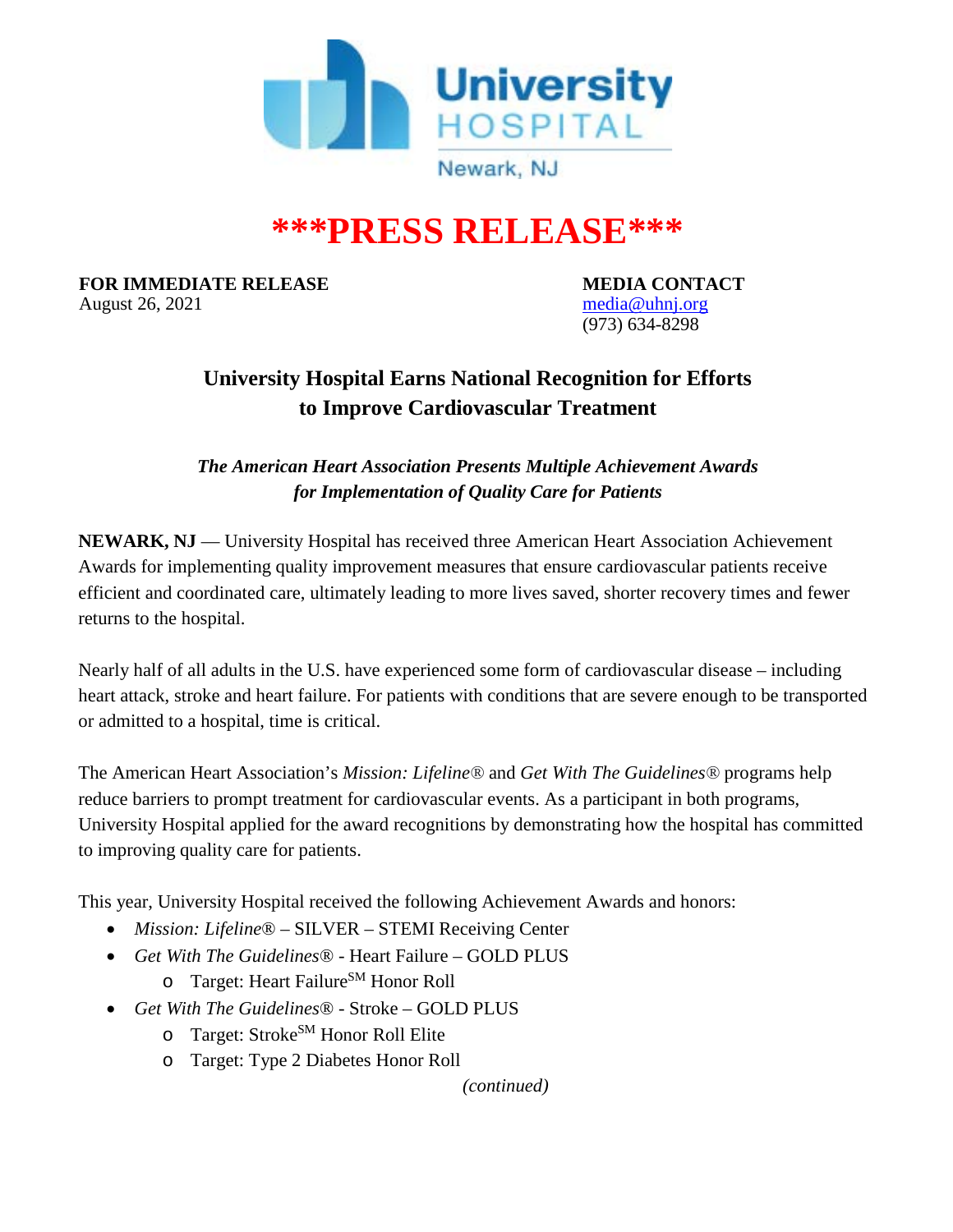*Mission: Lifeline* <sup>®</sup> is the American Heart Association's national initiative to advance the system of care for patients with acute, high-risk time sensitive life and/or quality of life threatening disease states, such as ST Elevate Myocardial Infarction (STEMI Heart Attack), Non-ST Elevated Myocardial Infarction (NSTEMI Heart Attack), Stroke, and Out of Hospital Cardiac Arrest. The overarching goals of *Mission: Lifeline* are to bring stakeholders together in a collaborative manner and to reduce mortality and morbidity for these patients while improving overall quality of care and patient outcomes.

*Get With The Guidelines® – Stroke* is an in-hospital program for improving stroke care by promoting consistent adherence to the latest scientific treatment guidelines. Numerous published studies demonstrate the program's success in achieving measurable patient outcome improvements. University Hospital is recognized on the association's Target: Heart Failure<sup>SM</sup> Honor Roll. Hospitals are required to meet specific criteria that improves medication adherence, provides early follow-up care and coordination and enhances patient education. The goal is to reduce hospital readmissions and help patients improve their quality of life in managing this chronic condition.

University Hospital also received the Association's *Target: StrokeSM Honor Roll Elite Therapy* honor. To qualify for this recognition, hospitals must meet quality measures developed to reduce the time between the patient's arrival at the hospital and treatment with the clot-buster tissue plasminogen activator, or [tPA,](http://www.strokeassociation.org/STROKEORG/AboutStroke/Treatment/Stroke-Treatments_UCM_310892_Article.jsp) the only drug approved by the U.S. Food and Drug Administration to treat [ischemic stroke.](http://www.strokeassociation.org/STROKEORG/AboutStroke/TypesofStroke/Types-of-Stroke_UCM_308531_SubHomePage.jsp) Lastly, the Hospital received the Association's *Target: Type 2 Diabetes Honor Roll* recognition. To qualify for this honor, hospitals must meet quality measures developed with more than 90% of compliance for 12 consecutive months for the "Overall Diabetes Cardiovascular Initiative Composite Score."

"University Hospital is honored to be recognized by the American Heart Association for our work in maximizing survival and recovery after cardiovascular events," said **Shereef Elnahal, MD, MBA, President and CEO of University Hospital**. "The *Mission: Lifeline* and *Get with the Guidelines* programs help put proven knowledge and guidelines to work on a daily basis, and we have been focused on holding true to them."

"We are pleased to recognize University Hospital for their commitment to cardiovascular care," said **Lee H. Schwamm, M.D., National Chairperson of the American Heart Association's Quality Oversight Committee and Executive Vice Chair of Neurology, Director of Acute Stroke Services, Massachusetts General Hospital, Boston, Massachusetts.** "Research has shown that hospitals adhering to clinical measures through the American Heart Association's quality improvement programs often see fewer readmissions and lower mortality rates."